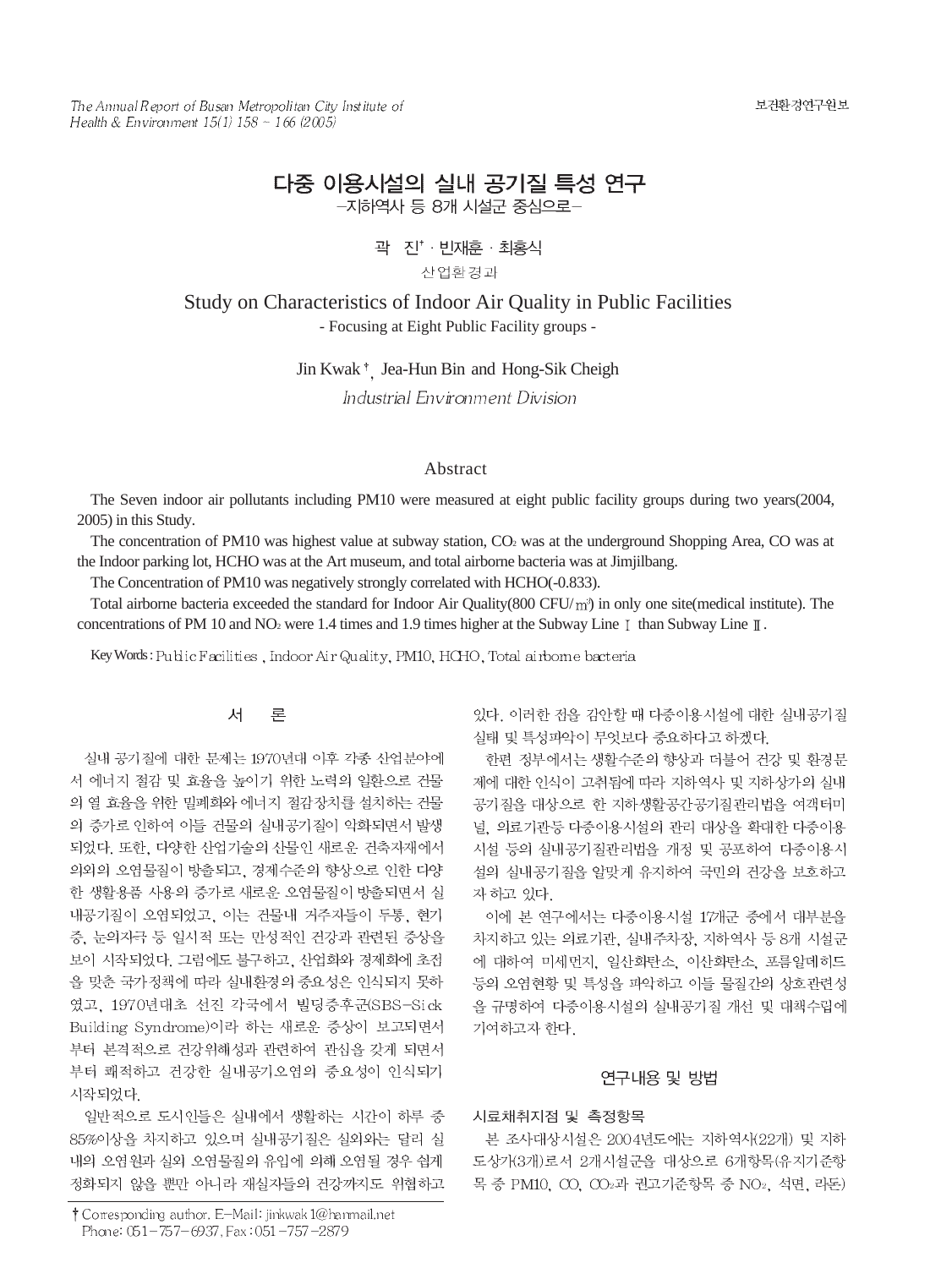Table 1. Measurement site of eight public Facility groups

| 대상시설     | 지접수 | 채취지 점                 | 비고             |
|----------|-----|-----------------------|----------------|
| 지하역사     |     | 승강장 및 대합실의 중앙점        |                |
| 지하도 상가   |     | 주보행공간 및 주요 상점의 내부 중앙점 |                |
| 공항시설중터미널 |     | 대합실 및 승강장 중앙점         |                |
| 미술관      |     | 주 관람 및 전시실 중앙점        | 채취위 치는 바닥      |
| 의료기관     | 2개소 | 대기실 및 주요 병실 중앙점       | 으로부터 1.2~1.5 m |
| 실내주차장    |     | 층별 주차공간의 중앙점          |                |
| 대규모 점포   |     | 층별 대상시설의 주요 활용공간 중앙점  |                |
| 찜질방      |     | 주요 휴식공간 및 찜질실 중앙점     |                |

| Table 2. Measurement time and method of indoor air quality in Public Facilities |  |  |  |
|---------------------------------------------------------------------------------|--|--|--|
|---------------------------------------------------------------------------------|--|--|--|

|             | 측정항목                      | 시료채취 방법 및 시간                     |
|-------------|---------------------------|----------------------------------|
|             |                           | 주간시 간대 유속 500 mL/min로 30분간 2회 측정 |
| HCHO.       |                           | 또는 현장측정기로 30분간 2회 측정             |
|             |                           | 주간시간대에 5 L/min으로 8시간 측정          |
| <b>PM10</b> |                           | 지하역 사 및 지하상 가는 24 시간측정           |
|             | $CO$ . $CO_2$ .석면. $NO_2$ | 주간시간대에 1시간 측정                    |
|             | 총부유세균                     | 주간시 간대 총 포집량 200~1.000 L으로 1회 측정 |
| Rn          |                           | 주가시가대에 8시가 측정                    |

## Table 3. Measurement equipment and method of indoor air quality

| 측정항목            | 측정장 비명         | 측정방법              | 비고                     |
|-----------------|----------------|-------------------|------------------------|
| <b>PM10</b>     | <b>PAS 201</b> | 미니볼륨에어샘플러법        | 마이크로발란스를 이용하여 중량법으로 분석 |
| CO <sub>2</sub> | $BE-PM4$       | 비분산적외선법           |                        |
|                 | $\angle 100$   | 2.4-DNPH 유도체화 분석법 | HPLC로 분석               |
| <b>HCHO</b>     | $FP-30$        | 현장측정법(광저광도법)      |                        |
| CO              | ML 9830        | 비분산적외선법           |                        |
| 총부유세균           | $MAS-100$      | 충돌법               | 배양후 세균집락수 산출           |
| NO <sub>2</sub> | ML 9841        | 화학발 광법            |                        |
| 석면              | <b>SIP 32L</b> | 위상차현미경법           | 서울대 보건대학원에서 분석         |
| Rn              | RAD7           | 연속모니터측정법          |                        |



Fig. 1. Measurement figure of indoor air quality in Public Facilities.

에 대하여 조사하였고 2005년도에는 8개시설군(지하역사(9). 지하도상가(2개), 공항시설(2), 미술관(1), 의료기관(12), 실내 주차장(14), 대규모점포(12), 찜질방(8))60개소를 대상으로 5 개항목(PM10, CO, CO2, HCHO, 총부유세균(의료기관등 일 부시설))에 대하여 조사하였다.

## 시료채취 및 측정방법

다중이용시설 8개 시설군에 대한 시료채취지점은 표 1에 표 시하였고 시료채취방법 및 채취시간은 표 2와 같이 오염물질별 로 주간시간대(오전8시~오후7시)에 30분에서 8시간 시료를 채취하였고 단, 지하역사와 지하도상가에 있어서 PM10의 경 우는 24시간 시료를 채취하였다.

### 결과 및 고찰

#### 시설군별 공기질 특성 및 상관관계

지하역사 등 8개시설군에 대한 공기질 측정결과와 상관관계 를 표 4와 표 5에 나타내었다.

8개시설군에 대한 PM10 등 오염물질별 상관관계를 살펴 보면 PM10과 HCHO가 -0.838로 음의 상관관계를 나타내 었는데 이는 PM10은 보통 낡고 오랜된 건물에서 높게 나타 나는 반면 HCHO는 신축건물이나 리모델링시 건축자재의 접착제등에 많이 사용 하는 것과 관련이 있는 것으로 사료된다.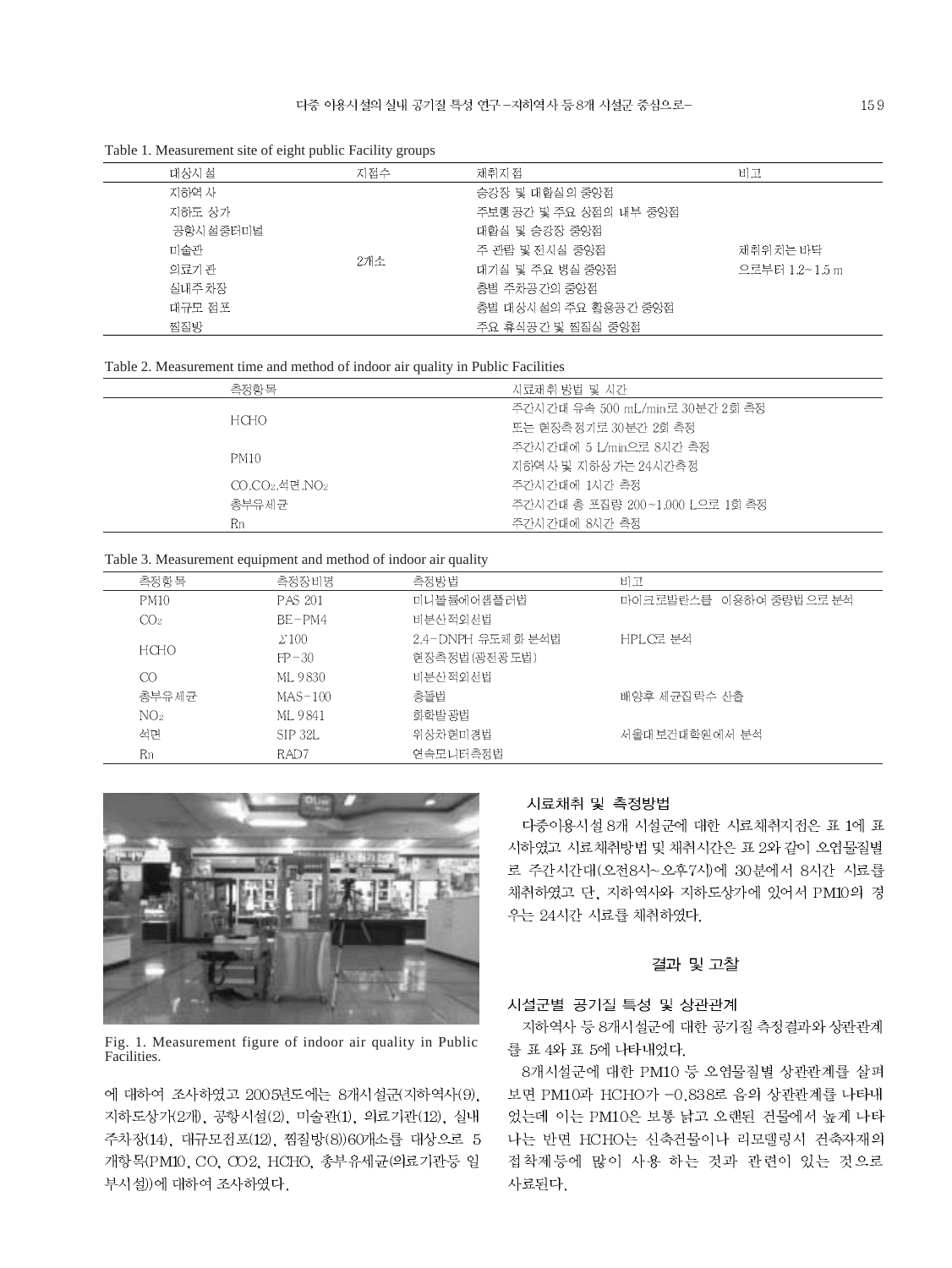Table 4. Measurement result indoor air quality of eight public Facility groups

|        |             | $\epsilon$<br>ັ<br>$\mathbf{r}$ | - -         |          |                                 |  |
|--------|-------------|---------------------------------|-------------|----------|---------------------------------|--|
| 구 부    | <b>PM10</b> | CO <sub>2</sub>                 | <b>HCHO</b> | $\infty$ | 총부유세균                           |  |
| 지하역 사  | 73.0        | 547                             | 4.2         | 0.9      | $\hspace{0.1mm}-\hspace{0.1mm}$ |  |
| 지하도 상가 | 55.8        | 690                             | 25.8        | 1.6      | $\hspace{0.1mm}-\hspace{0.1mm}$ |  |
| 공항시 설  | 71.4        | 663                             | 10.9        | 0.9      | $\hspace{0.1mm}-\hspace{0.1mm}$ |  |
| 미술관    | 31.4        | 458                             | 37.5        | 0.4      | $\hspace{0.1mm}-\hspace{0.1mm}$ |  |
| 의료기 관  | 51.5        | 652                             | 11.7        | 0.9      | 525                             |  |
| 실내주차장  | 59.2        | 560                             | 6.1         | 4.0      | 83                              |  |
| 대규모 점포 | 40.4        | 590                             | 30.1        | 1.2      | 142                             |  |
| 찜질방    | 68.1        | 644                             | 22.8        | 0.9      | 705                             |  |

Table 5. Correlation coeffient of indoor air quality of eight public Facility groups

| 구부          | PM10     | CO 2     | HCHO     | [ Y ) |
|-------------|----------|----------|----------|-------|
| PM10        | 1.000    |          |          |       |
| CO2         | 0.139    | 1.000    |          |       |
| <b>HCHO</b> | $-0.838$ | $-0.218$ | 1.000    |       |
| ന           | 0.245    | $-0.083$ | $-0.532$ | 1.000 |



Fig. 2. Measurement result of PM10 and NO2 at the Subway station.

## 지하역사 공기질

지하역사 31개소(1호선 16개소, 2호선 15개소) 62개지점에 대한 공기질 측정결과를 그림 2와 표 6에서 보면 PM10 농도 는 1호선이 83.6 μg/m<sup>3</sup>으로 2호선의 61.8 μg/m<sup>3</sup>에 비해 약 1.4 배, NO<sup>2</sup>의 농도는 1호선이 49 ppb로 2호선의 26 ppb에 비해 약 1.9배 높게 검출되었는데 이에 대한 원인으로는 1호선이 2 호선에 비해 환기시설의 용량의 부족, 급기부의 높이가 낮아 자동차 배출가스등의 직접적인 영향을 많이 받은데 기인한 것 으로 사료되며 대합실과 승강장에 있어서 PM10의 농도는 1호 선이 2호선에 비해 대합실의 경우는 1.2배, 승강장의 경우는 1.5배 높은 것으로 나타났는데 이는 1호선은 철로가 자갈바닥 으로서 2호선의 콘크리트 바닥에 비해 먼지가 많이 발생하는 데 주요인이 있는 것으로 사료된다.

또 1.2호선 모두 대합실에 비해 승강장의 PM10이 높은 이 유는 외부먼지의 유입외에 전동차의 진입시 열차풍에 의한 먼 지의 비산과 바퀴의 마모, 마찰시 스파크에 의한 미세먼지의 발생으로 판단된다.

한편 지하역사에 대한 상관관계를 그림 3에서 살펴보면 승 강장과 대합실의 PM10의 경우 상관계수 r=0.734, CO2, CO 는 상관계수는 각각 r=0.802와 r=0.824로 높은 양의 상관관 계를 나타내어 대합실과 승강장에 있어서 이들의 농도는 어떤 공통적인 요인에 의해 증가 또는 감소하는 상호 밀접한 관련성 을 보여 주고 있다.

또한 1호선 및 2호선별 상관관계를 표 7에서 살펴보면, 1호 선에 있어서는 NO2와 CO가 0.559의 양의 상관관계를 나타내 고 있어 이들 오염물질은 자동차와 관련이 있는 것으로 추정되

Table 6. Average concentration of indoor air quality at the Subway station

|                       |                             | $\overline{ }$ |       |       |       |       |       |
|-----------------------|-----------------------------|----------------|-------|-------|-------|-------|-------|
|                       |                             |                |       | 평 균   |       |       |       |
| 항<br>목                | 기 준                         | 구분             | 전 체   | 1호선   | 2호선   | 최대    | 최소    |
|                       | $150~\mu{\rm g}$            | 대합실            | 63.8  | 69.6  | 57.6  | 118.9 | 24.4  |
| $PM10(\mu g/m')$      | $m' \cdot 2$                | 승강장            | 82.2  | 97.5  | 65.9  | 161.8 | 31.8  |
|                       | $1000$ pp m                 | 대합실            | 550   | 560   | 541   | 684   | 453   |
| CO <sub>2</sub> (ppm) | /1시간                        | 승강장            | 544   | 549   | 539   | 680   | 453   |
|                       | $10$ ppm                    | 대합실            | 0.9   | 1.0   | 0.9   | 2.0   | 0.2   |
| CO(ppm)               | /1시간                        | 승강장            | 0.9   | 0.9   | 0.9   | 2.4   | 0.3   |
|                       | $120 \text{ }\mu\text{g}$   | 대합실            | 4.2   | 3.8   | 4.7   | 18.6  | 0.0   |
| $HCHO(\mu g/m')$      | m'·시간                       | 승강장            | 4.3   | 7.5   | 0.3   | 25.0  | 0.0   |
|                       | $0.05$ ppm                  | 대합실            | 0.041 | 0.055 | 0.027 | 0.086 | 0.017 |
| NOz(ppm)              | /1시간                        | 승강장            | 0.034 | 0.042 | 0.025 | 0.080 | 0.015 |
|                       |                             | 대합실            | 0.09  | 0.12  | 0.06  | 0.21  | 0.02  |
| Rn(pCi/L)             | 4 pCi/8시간                   | 승강장            | 0.35  | 0.35  | 0.35  | 0.61  | 0.20  |
|                       |                             | 대합실            | 0.004 | 0.004 | 0.004 | 0.012 | 0.001 |
| 석면(개/cc)              | $0.01$ $\frac{\pi}{\alpha}$ | 승강장            | 0.004 | 0.005 | 0.003 | 0.011 | 0.001 |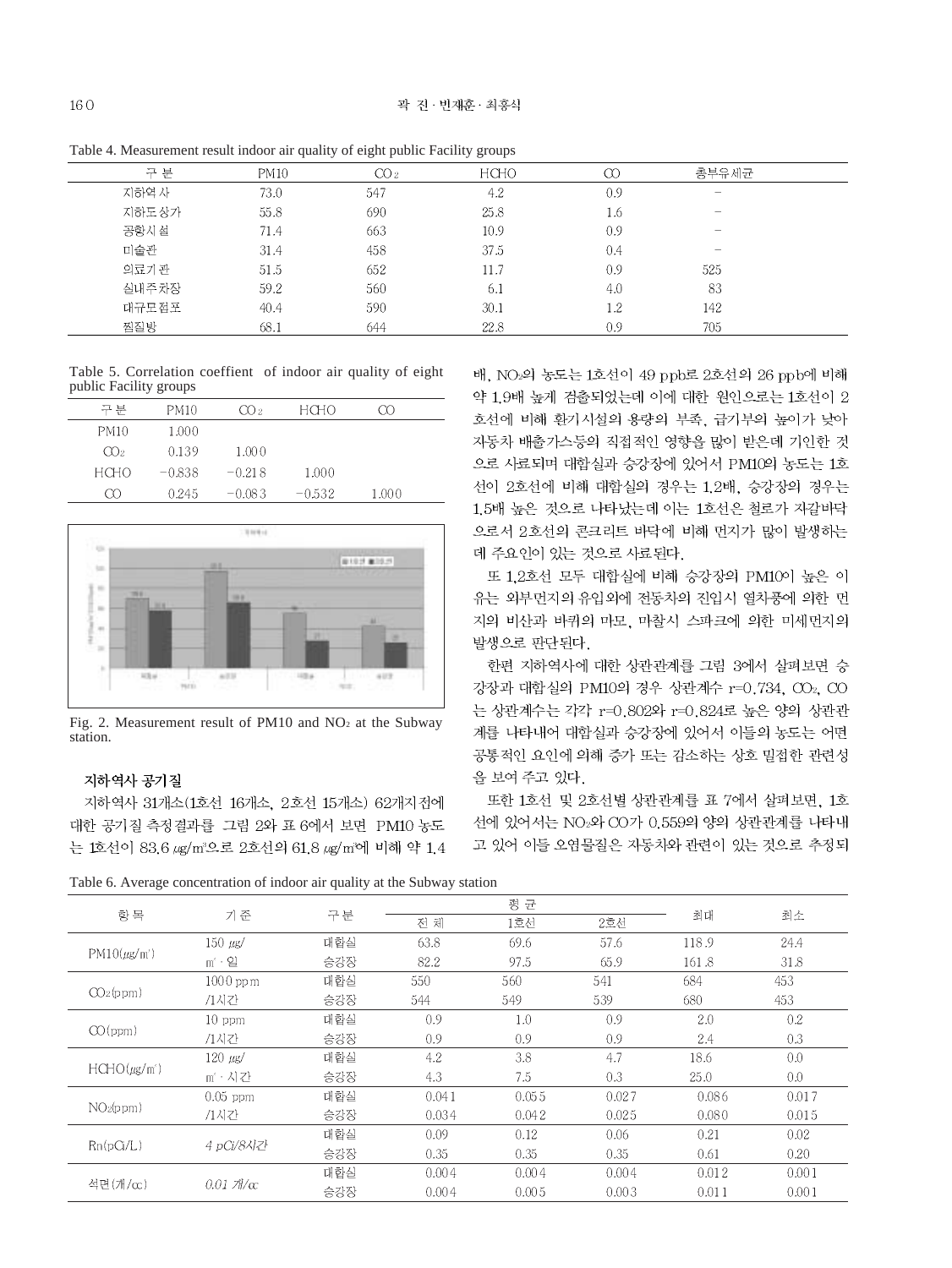며, 2호선의 경우는 PM10과 CO2의 상관계수 r의 값이 0.672 로 나타나 유동인구 및 환기시설과 이들이 밀접한 관련성이 있 는 것으로 사료된다.

#### 지하도상가 공기질

지하상가 5개소에 대한 공기질 측정결과를 표 8에서 살펴보 면 전항목이 실내공기질 기준 이하로 나타났고 이 중 최근 리 모델링한 지하상가의 경우 HCHO가 51.5 ug/m3로 높게 검출 되었다.

한편 오염물질별 상관관계는 표 9에서 보는바와 같이 CO와 CO<sub>2</sub>의 r값이 0.665로 가장 높게 나타났다.



Fig. 3. Correlation coeffient of PM10 and CO2, CO at the waiting room and platform.

Table 9 . Correlation coeffient of indoor air quality at the underground shop-ping area

|             | __       |       |       |  |
|-------------|----------|-------|-------|--|
| 구 부         | PM10     | 〔【〕?  |       |  |
| <b>PM10</b> | 1.000    |       |       |  |
| CO2         | $-0.119$ | 1.000 |       |  |
|             | $-0.235$ | 0.665 | 1.000 |  |
|             |          |       |       |  |

#### 공항시설 중 여객터미널 공기질

공항시설 중 여객터미널 2개소에 대한 공기질 측정결과를 표 10에서 살펴보면 전체오염물질농도가 실내공기질기준 이하 로 조사되었으나 조사시점이 12월초로 난방 등의 목적으로 일 부 출입문의 사용을 제한하여 환기율이 떨어져 PM10 및 CO2 의 농도가 비교적 높게 나타났다.

Table 10. Measurement result of indoor air quality at the airport Facilities

|    | 핫 목 | PM10     | CO2         |          | HCHO         |
|----|-----|----------|-------------|----------|--------------|
| 구분 |     | 150 ug/  | $1000$ pp m | $10$ ppm | $120 \mu$ g/ |
|    | 기 준 | m' · 8시가 | /1시가        | /1시간     | m' · 시간      |
|    | 평균  | 71.4     | 663         | 0.9      | 10.9         |
|    | 최 대 | 80.5     | 720         | 0.9      | 21.8         |
|    | 최소  | 62.3     | 606         | 0.8      | 0.0          |

#### 미술관 공기질

표 11에서 나타낸것과 같이 미술관의 경우에는 HCHO를 제 외한 공기질의 수준이 8개시설군 중 가장 낮은 것으로 나타났 고 미술품등 전시품의 영향으로 HCHO의 농도는 37.5 μg/m<sup>3</sup> 로 비교적 높게 검출되었다.

Table 11. Measurement result of indoor air quality at the art Museum

|    | 항 목 | PM10                      | CD <sub>2</sub>            | ന   | <b>HCHO</b>     |
|----|-----|---------------------------|----------------------------|-----|-----------------|
| 구부 | 기 준 | $150 \text{ }\mu\text{s}$ | $1000$ מפק $10$ $10$ $\mu$ |     | $120 \mu$ g/    |
|    |     | m' 8시가 - /1시간             |                            |     | - /1시간 - ㎡ · 시간 |
|    | 평 규 | -31.4                     | 458                        | 0.4 | -37.5           |

Table 7. Correlation coeffient of indoor air quality At the Subway Line No. I I

| 구분              |             |                 |          | 1호선             |          |       |             |                 |          | 2호선             |       |       |
|-----------------|-------------|-----------------|----------|-----------------|----------|-------|-------------|-----------------|----------|-----------------|-------|-------|
| 항목              | <b>PM10</b> | CO <sub>2</sub> | $\rm CO$ | NO <sub>2</sub> | Rn       | 석면    | <b>PM10</b> | CO <sub>2</sub> | $\infty$ | NO <sub>2</sub> | Rn    | 석면    |
| <b>PM10</b>     | 1.000       |                 |          |                 |          |       | 1.000       |                 |          |                 |       |       |
| CO <sub>2</sub> | 0.214       | 1.000           |          |                 |          |       | 0.672       | 1.000           |          |                 |       |       |
| CO.             | 0.194       | 0.550           | 1.000    |                 |          |       | 0.370       | 0.518           | 1.000    |                 |       |       |
| NO <sub>2</sub> | 0.017       | $-0.127$        | 0.559    | 1.000           |          |       | 0.071       | 0.134           | $-0.305$ | 1.000           |       |       |
| Rn              | $-0.364$    | $-0.365$        | $-0.135$ | 0.086           | 1.000    |       | $-0.263$    | $-0.290$        | 0.460    | $-0.307$        | 1.000 |       |
| 석면              | $-0.436$    | 0.436           | 0.380    | $-0.076$        | $-0.308$ | 1.000 | $-0.036$    | 0.463           | 0.448    | $-0.319$        | 0.083 | 1.000 |

Table 8. Measurement result of indoor air quality at the underground shop-ping area

|     |     |                   |             | ັ        | $\overline{\phantom{0}}$ |                 |       |                                    |
|-----|-----|-------------------|-------------|----------|--------------------------|-----------------|-------|------------------------------------|
|     | 항 목 | <b>PM10</b>       | CO2         | CC       | <b>HCHO</b>              | NO <sub>2</sub> | 라돈    | 석면                                 |
| 구 분 |     | $150~\mu{\rm g}/$ | $1000$ pp m | $10$ ppm | 120 $\mu$ g/             | $0.05$ ppm      | 4 pCi |                                    |
|     | 기 준 | $m' \cdot 2$      | /1시가        | /1시가     | m' · 시간                  | /1시간            | /8시간  | $0.01$ $\frac{\text{m}}{\text{m}}$ |
| 평 균 |     | 55.8              | 690         | 1.6      | 25.8                     | 0.020           | 0.15  | 0.005                              |
| 최 대 |     | 96.8              | 899         | 3.6      | 51.5                     | 0.029           | 0.16  | 0.008                              |
| 최소  |     | 34.3              | 527         | 0.9      | 0.0                      | 0.016           | 0.15  | 0.003                              |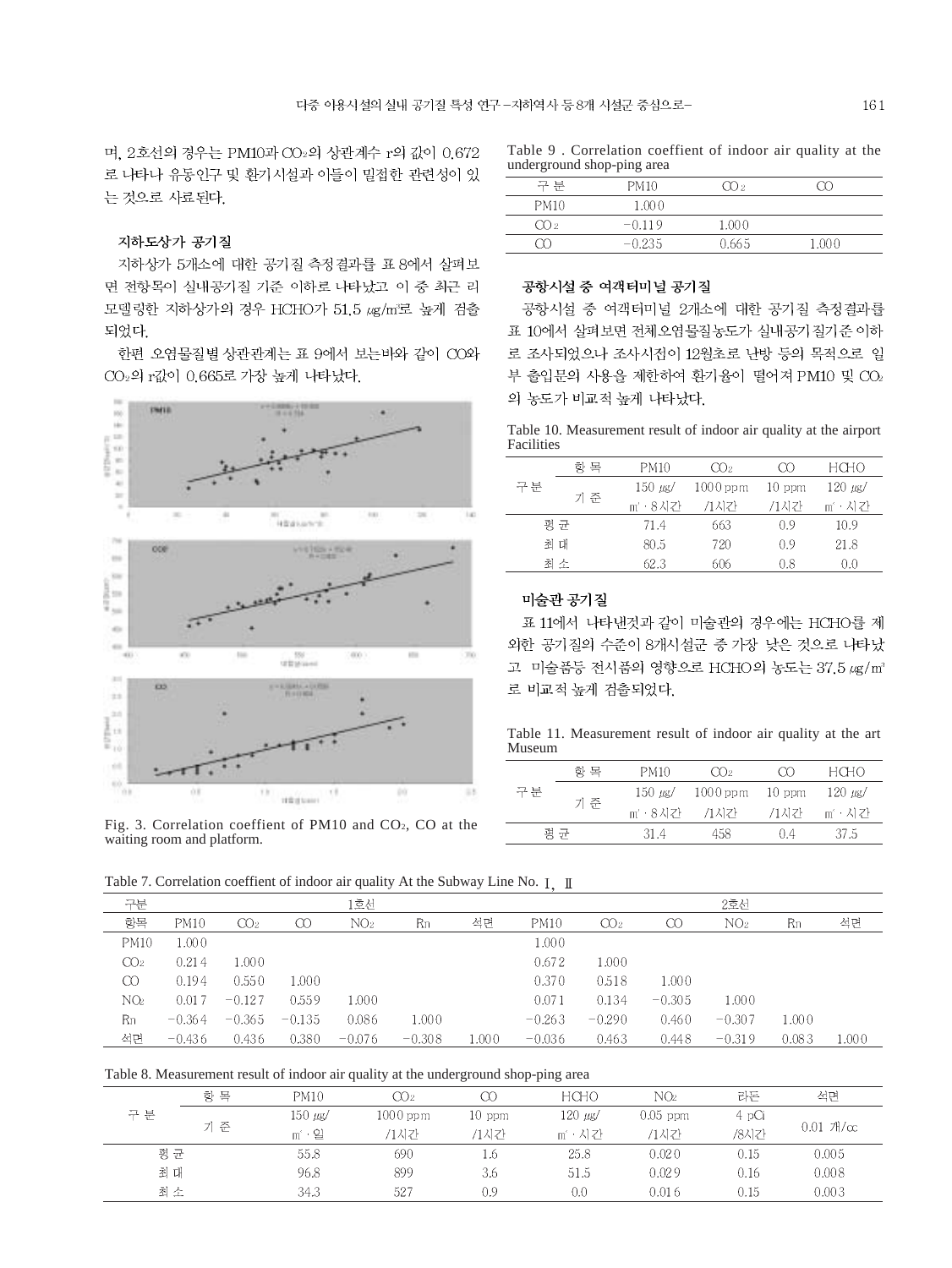| Table 12. Measurement result of indoor air quality at the medical institute |  |
|-----------------------------------------------------------------------------|--|
|                                                                             |  |

| 항 목 | <b>PM10</b>   |       | CO2. |               | <b>HCHO</b>   |      |            |         | 총부유세균     |       |
|-----|---------------|-------|------|---------------|---------------|------|------------|---------|-----------|-------|
| 기 준 | 100 μg/m′·8시간 |       |      | 1000 pp m/1시간 | 120 µg/m · 시간 |      | 10 ppm/1시간 |         | 800 CFU/m |       |
| 구분  | 대기실           | 주요병 실 | 대기실  | 주요병실          | 대기실           | 주요병실 | 대기실        | 주요병 실   | 대기실       | 주요병 실 |
| 평균  | 56.5          | 46.4  | 716  | 588           | 13.8          | 9.6  | 1.0        | 0.8     | 642       | 408   |
| 최대  | .15.6         | 79.0  | 1328 | 794           | 35.6          | 34.3 | 1.8        | $1.0\,$ | 1920      | 656   |
| 최소  | 26.1          | 26.6  | 484  | 477           | 0.0           | 0.0  | 0.4        | 0.3     | 197       | 176   |

Table 13. Correlation coefficient of indoor air quality at the medical institute

| 구분              |             |       | 대기실   |       |       |       |                 | 주요병실     |       |       |
|-----------------|-------------|-------|-------|-------|-------|-------|-----------------|----------|-------|-------|
| 항 목             | <b>PM10</b> | CO2.  | HCHO  | CC    | 총부유세균 | PM10  | CO <sub>2</sub> | HCHO     | CC    | 총부유세균 |
| <b>PM10</b>     | 1.000       |       |       |       |       | 1.000 |                 |          |       |       |
| CO <sub>2</sub> | 0.087       | .000  |       |       |       | 0.556 | 000. I          |          |       |       |
| HCHO            | $-0.058$    | 0.681 | .000  |       |       | 0.435 | $-0.255$        | 1.000    |       |       |
| CO              | 0.156       | 0.393 | 0.185 | 1.000 |       | 0.088 | 0.003           | $-0.199$ | 1.000 |       |
| 총부유세균           | 0.564       | 0.709 | 0.433 | 0.591 | .000  | 0.197 | 0.063           | 0.128    | 0.558 | 1.000 |

Table 14. Correlation coefficient of indoor air quality at the waiting room and sickroom

|  |       |                 | $\tilde{\phantom{a}}$ | $\tilde{}$  |       |       |       |
|--|-------|-----------------|-----------------------|-------------|-------|-------|-------|
|  | 구 분   |                 |                       |             | 대기실   |       |       |
|  |       | <b>PM10</b>     | CO <sub>2</sub>       | <b>HCHO</b> | CC    | 총부유세균 |       |
|  |       | <b>PM10</b>     | 0.661                 |             |       |       |       |
|  |       | CO <sub>2</sub> | 0.549                 | 0.189       |       |       |       |
|  | 주요병 실 | <b>HCHO</b>     | $-0.108$              | 0.091       | 0.678 |       |       |
|  |       | CO              | 0.261                 | 0.266       | 0.019 | 0.912 |       |
|  |       | 총부유세균           | 0.422                 | 0.381       | 0.304 | 0.699 | 0.480 |
|  |       |                 |                       |             |       |       |       |

## 의료기관 공기질

12개 의료기관에 대한 공기질 측정결과를 살펴보면 건축년 도가 오래된 의료기관에서는 PM10농도가 높게 나타난 반면 HCHO의 경우는 거의 검출되지 않았다.

한편, 모 의료기관의 대기실의 경우 건물은 낡고 이용인구는 많은 반면 환기시설 등의 용량이 부족하여 대기실의 경우 총부 유세균의 농도가 1920 CFU/m'로서 기준치인 800 CFU/m'를 2.4배 초과하였고 CO2도 1328 ppm으로 기준치인 1000 ppm 를 초과하였다.

대기실과 주요병실에 대해 오염물질 항목별로 표 12에서 살 펴보면 대기실이 주요병실에 비해 전체 측정 항목에서 모두 높 게 검출되었다.

대기실과 주요병실의 상관관계를 표 13에서 살펴보면 대기 실의 경우에는 총부유세균과 CO2의 상관계수 r=0.709로 가장 높게 나타나 이들물질은 이용객수와 관련성이 있는 것으로 추 정되며, 병실의 경우에는 총부유세균과 CO의 상관계수 r=0.558로 가장 높은 것으로 나타났다.

한편 대기실 및 주요병실에 있어서 동일항목에 대하여 상관 관계를 표 14에서 살펴보면 대기실과 주요병실의 PM10 항목간 의 상관계수는 0.661, HCHO간의 상관계수는 0.678로 나타났 다. 또한 CO의 경우 상관계수 r=0.912 로 높게 나타나 차량 등 외부 대기질의 요인에 의한 영향이 클 것으로 추정 할 수 있다.

한편 이용객수와 환기의 적정여부를 판단할 수 있는 CO2의 상관계수 r=0.189로 매우 낮게 나타났다.

## 실내주차장 공기질

실내주차장 12개소에 대한 공기질 측정결과를 표 15에서 살

Table 16. Correlation coefficient of indoor air quality at the indoor parking lot

| 구부          | PM10  | CO 2  | HCHO  | . Y ) |  |
|-------------|-------|-------|-------|-------|--|
| <b>PM10</b> | 1.000 |       |       |       |  |
| CO2         | 0.263 | 1.000 |       |       |  |
| <b>HCHO</b> | 0.634 | 0.280 | 1.000 |       |  |
| M           | 0.445 | 0.665 | 0.392 | 1.000 |  |
|             |       |       |       |       |  |

Table 15. Measurement result of Indoor Air Quality at the indoor parking lot

| 구분 | 항목  | PM10           | CO2            | <b>HCHO</b>           |            | 총부유세균  |
|----|-----|----------------|----------------|-----------------------|------------|--------|
|    | 기 준 | 200 μg/m · 8시간 | 100 0 pp m/1시간 | 120 <i>µg</i> /m′·1시간 | 25 ppm/1시간 | $\sim$ |
| 평군 |     | 59.2           | 560            | b. I                  | 4.0        | 33     |
| 최대 |     | 86.9           | 719            | 25.0                  | -8.1       | 110    |
| 최소 |     | 29.4           | 458            | 0.C                   |            | 56     |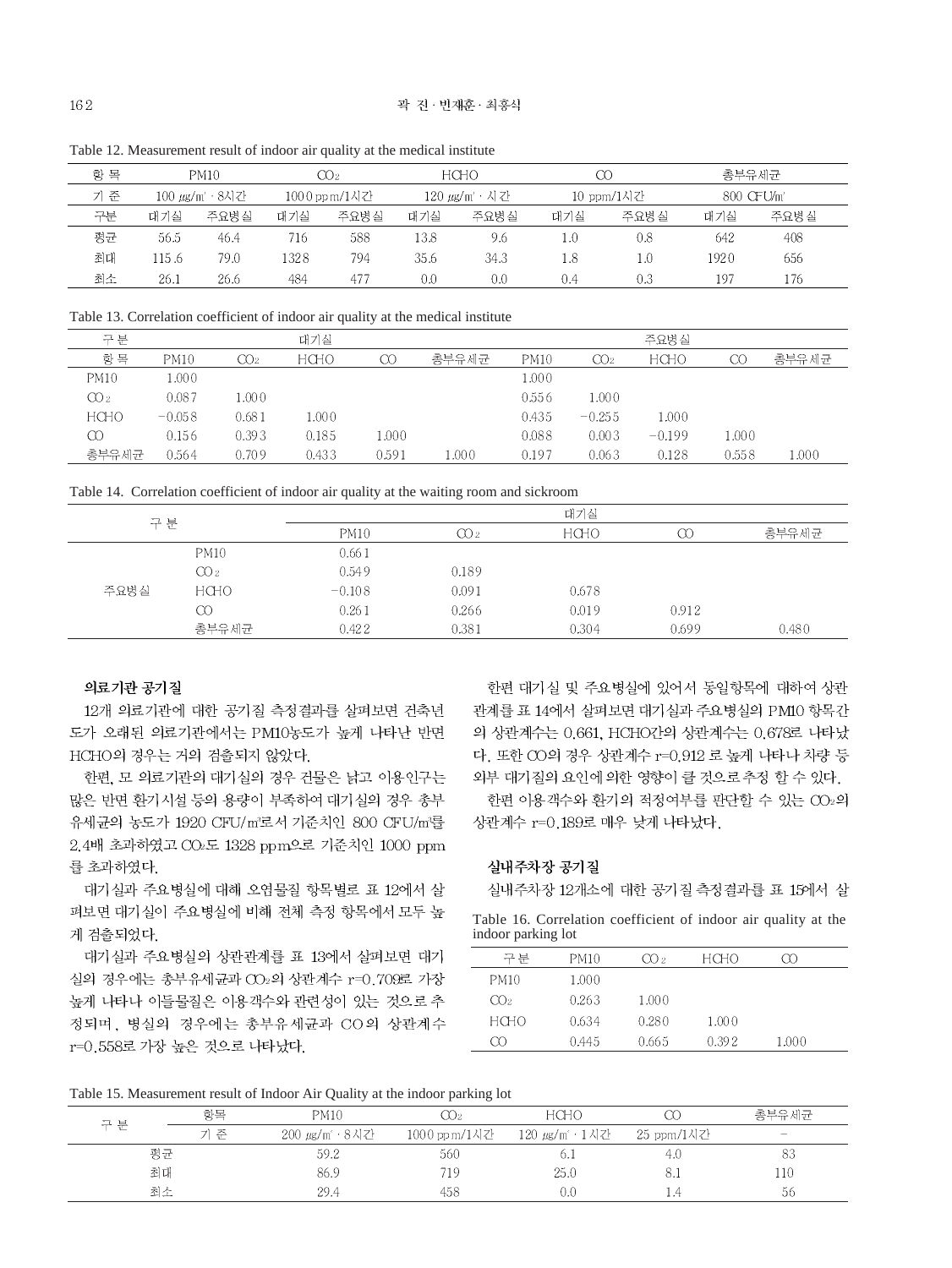|  |     | 항목  | <b>PM10</b>   | CO2          | HCHO                  | CO         | 총부유세균                                 |  |
|--|-----|-----|---------------|--------------|-----------------------|------------|---------------------------------------|--|
|  | 구 분 | 기 주 | 150 µg/m′·8시간 | 1000 ppm/1시간 | 120 <i>µg</i> /m′·1시간 | 10 ppm/1시간 | $\hspace{1.0cm} \rule{1.5cm}{0.15cm}$ |  |
|  | 평군  |     | 40.4          | 590          | 30.1                  | 1.2        | 142                                   |  |
|  | 최대  |     | 68.7          | 906          | 77.9                  | 1.9        | 180                                   |  |
|  | 최소  |     |               | 456          | 12.5                  | 0.5        | 104                                   |  |

Table 17. Measurement result of indoor air quality at the large scale store

펴보면 전 지점에서 실내환경기준을 만족하고 있으나 차량의 영향으로 다른 시설군에 비해 CO 농도의 평균값이 4.0 ppm 으로 높게 검출 되었고 실내주차장 중에서 2개소는 문헌상 20 분이상 지속될때 신경계 반사작용 변화를 일으키는 수준인 5ppm을 넘어선 8.1 ppm이 검출되어 이곳에서 장시간 근무자 에 대한 적절한 조치가 필요할 것으로 사료된다.

한편, 오염물질별 상관관계를 표 16에서 보면 CO와 CO2의 상관계수 r=0.665로 나타나 이들물질의 증감은 차량과 관련 이 있는 것으로 사료된다.

#### 대규모점포 공기질

대규모점포 12개소에 대한 공기질 측정결과를 표 17에서 살 펴보면 전항목이 실내공기질 기준을 만족하고 있으며 CO2의 경우 대규모점포 중 이용인구가 많은 마트에서 가장 높게 나타 났다

오염물질간의 상관관계를 표 18에서 살펴보면 PM10과 CO2

Table 18. Correlation coefficient of indoor air quality at the large scale store

| 구부          | PM10     | CO 2     | <b>HCHO</b> | M     |
|-------------|----------|----------|-------------|-------|
| <b>PM10</b> | 1.000    |          |             |       |
| CO2         | 0.590    | 1.000    |             |       |
| HCHO        | $-0.169$ | $-0.171$ | 1.000       |       |
| സ           | 0.142    | 0.394    | $-0.105$    | 1.000 |

의 상관계수 r= 0.590으로 나타난 것으로 추정해 볼 때 이들 물질의 증가는 이용객의 증가와 다소 관련이 있는 것으로 추정 되다.

#### 찜질방 공기질

8개 찜질방에 대한 공기질 측정결과를 표 19에서 살펴보면 휴식공간과 찜질실에 있어서 오염물질 중 CO를 제외한 4개 항목에서 찜질실이 높게 나타났는데 이는 찜질실내에는 온도 가 높아 미생물이 성장하기 좋은 조건을 갖추고 있고 기계적인 환기시스템도 거의 설치되어 있지 않아 이들물질이 높게 나타 난 반면 CO의 경우는 휴식공간내 설치된 음식점 등에서 조리 시 연료사용으로 인한 CO의 증가로 찜질실에 비해 높게 검출 된 것으로 사료된다. 현재 찜질방에 대해서는 총부유세균의 실 내기준은 설정되어 있지는 않지만 이번 조사결과에서는 4개소 중 2개소가 의료기관 등 총부유세균 실내공기질기준(800 CFU/)을 초과하여 찜질방 에 대한 기준설정 등 관리가 필요할 것으로 사료된다.

휴식공간 및 찜질실에 있어서 오염물질별 상관관계를 표 20 에서 살펴보면 휴식공간에서는 CO와 HCHO의 상관계수 r=0.546, 찜질실에서는 CO2와 CO의 상관계수 r=0.578로서 가장 높게 나타났다.

한편, 그림 4에서 보는바와 같이 동일항목간의 상관계수는 PM10간의 상관계수 r=0.795, CO2간의 상관계수 r=0.783, CO는 0.972로 나타나 양의 상관관계를 나타내었어나. HCHO간의 상관계수 r=-.0769로 음의상관관계를 보였다.

Table 19. Measurement result of indoor air quality at the Jimjilbang

| 항 목 | <b>PM10</b>  |       | CO2.                            |     | <b>HCHO</b> |      |      |     | 총부유세균        |      |  |
|-----|--------------|-------|---------------------------------|-----|-------------|------|------|-----|--------------|------|--|
| 기 준 | 50 µg/m′·8시간 |       | 1000 pp m/1시간<br>120 µg/m · 1시간 |     | 10 ppm/1시간  |      |      |     | <b>STATE</b> |      |  |
| 구분  | 휴식공간         | 찜질실   | 휴식공간                            | 찜질실 | 휴식공간        | 찜질실  | 휴식공간 | 찜질실 | 휴식공간         | 찜질실  |  |
| 평균  | 60.9         | 75.2  | 589                             | 700 | 19.2        | 26.4 | 1.0  | 0.7 | 578          | 833  |  |
| 최대  | 92.3         | 121.1 | 742                             | 898 | 39.2        | 49.9 | 1.6  | 1.8 | 1048         | 1280 |  |
| 최소  | 29.2         | 39.3  | 484                             | 505 | 0.0         | 10.2 | 0.4  | 0.3 | 350          | 518  |  |

Table 20. Correlation coefficient of indoor air quality at the Jimjilbang

| 분<br>그          |             |       | 휴식공간        |       |             |       | 찜질실   |       |
|-----------------|-------------|-------|-------------|-------|-------------|-------|-------|-------|
| 항<br>목          | <b>PM10</b> | CO2.  | <b>HCHO</b> | Œ     | <b>PM10</b> | CO2.  | hcho  | CC    |
| <b>PM10</b>     | 1.000       |       |             |       | 1.000       |       |       |       |
| CO <sub>2</sub> | 0.409       | 1.000 |             |       | $-0.165$    | 1.000 |       |       |
| <b>HCHO</b>     | $-0.335$    | 0.047 | 000.1       |       | 0.245       | 0.213 | 1.000 |       |
| CO              | $-0.346$    | 0.237 | 0.546       | 1.000 | $-0.112$    | 0.578 | 0.167 | 1.000 |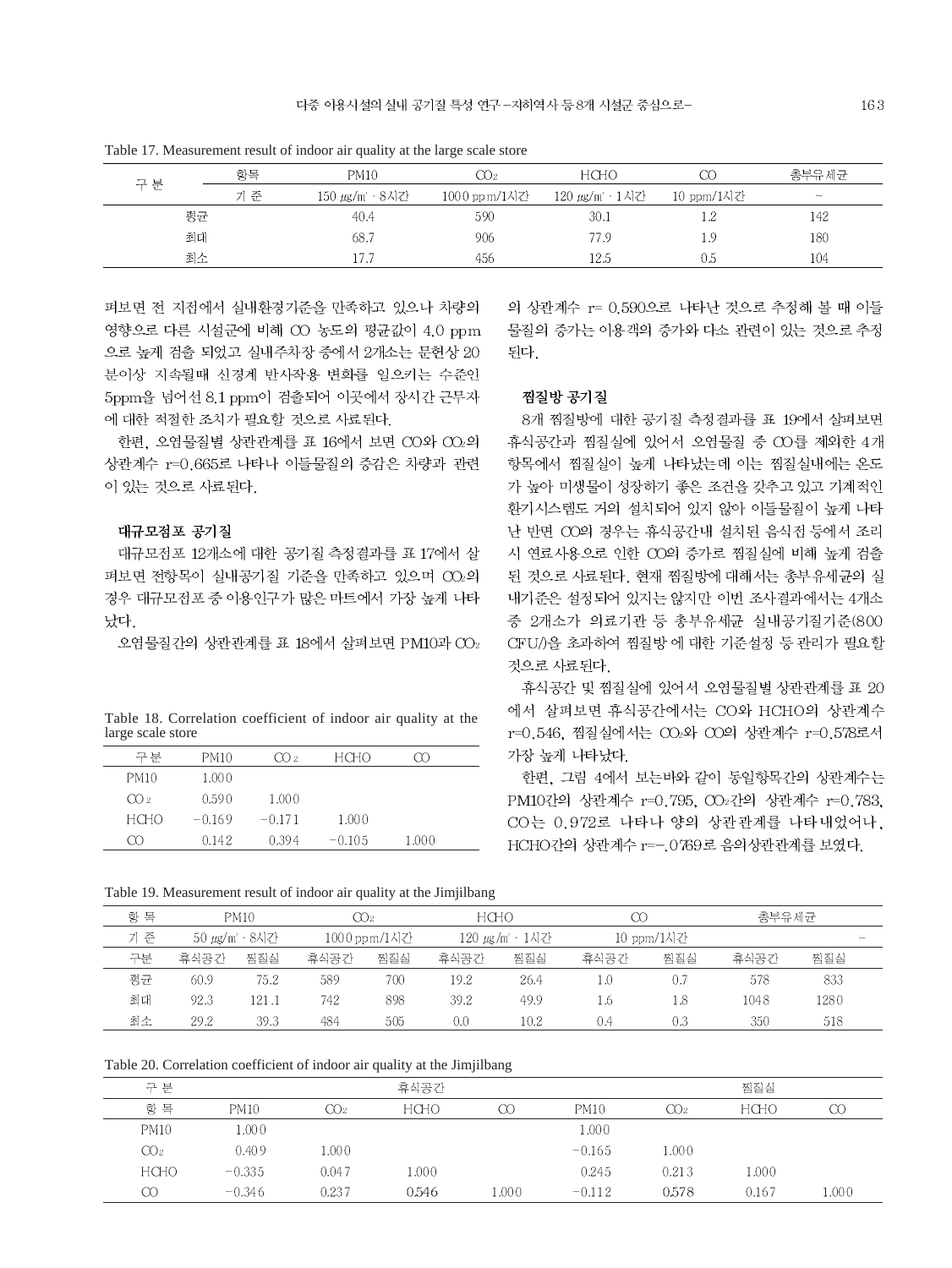

Fig. 4. Correlation coefficient of indoor air quality at the waiting room and Jimjilsil.

## 설군별 오염물질 측정결과

#### PM<sub>0</sub>

8개 시설군에 대한 PM10 농도 측정결과를 그림 5에서 살펴 보면 지하역사의 평균값이 73.0 μg/m<sup>3</sup>으로 가장 높게 나타났 고 다음으로는 공항시설, 찜질방 순이었으며 미술관의 평균값 이 31.4 µg/m2로 가장 낮게 검출되었다.



Fig. 5. Measurement result of PM10 of eight public Facility groups.

## $CO<sub>2</sub>$

8개 시설군에 대한 CO2 농도의 측정결과를 Fig. 6에서 살펴

보면 지하도상가〉공항시설〉의료기관〉찜질방 순으로 조사 되었 으나 이들 시설간의 농도 차이는 미미한 것으로 나타났고, 미 술관의 CO2 농도가 가장 낮은것으로 조사되었다.



Fig. 6. Measurement result of  $CO<sub>2</sub>$  of eight public Facility groups.

## $\infty$

8개 시설군에 대한 CO농도 측정결과를 Fig. 7에서 살펴보 면 실내주차장이 차량의 영향으로 4.0 ppm으로 다른시설군에 비해 매우 높게 나타났으나 실내주차장 실내공기질 기준인 25 ppm에는 못 미치는 것으로 나타났고 다음으로 지하도상가. 대규모점포 순으로 조사되었음



Fig. 7. Measurement result of CO of eight public Facility groups.

### **HCHO**

8개 시설군에 대한 HCHO농도 측정결과를 그림 8에서 살펴 보면 전시된 미술작품 등의 영향으로 미술관의 HCHO농도가 37.5 ug/m2로 가장 높은 것으로 조사되었으며 다음으로는



Fig. 8. Measurement result of HCHO of eight public Facility groups.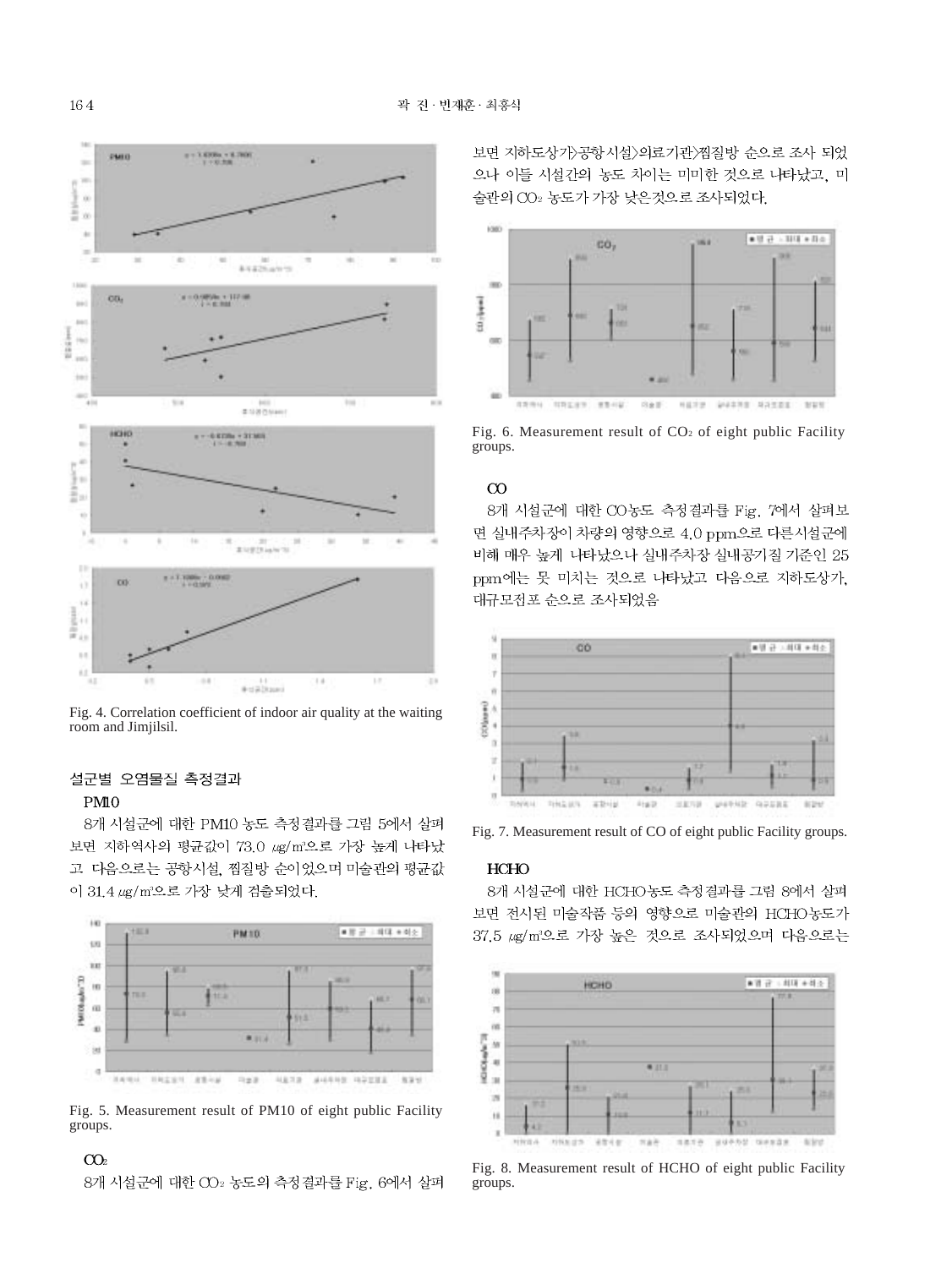의류제품 등의 영향을 많이 받은 대규모점포, 지하도상가가 높 은 것으로 나타났으며 지하역사(4.2 µg/m2) 및 실내주차장(6.1 μg/m<sup>3</sup>)은 10 ppb 미만으로 매우 낮은 것으로 조사되었다.

## 총부유세균

4개시설군에 대한 총부유세균 농도 측정결과를 그림 9에서 살펴보면 현재 총부유세균의 기준은 800 CFU/m2으로 대상시 설이 의료기관, 국공립보육시설 등으로 한정되어 있지만 실내 온도가 높아 미생물의 성장조건이 좋은 찜질방의 평균값이 705 CFU/m'로 의료기관의 525 CFU/m'보다 높게 나타나 향후 찜 질방에 대한 기준설정 등 관리가 필요할 것으로 사료된다.



Fig. 9. Measurement result of total airbone bacteria of eight public Facility groups.

#### 항목별 빈도분포

총 85개의 측정값을 대상으로 시설군에 따른 오염물질별로 표준편차와 평균값을 표 21에 나타내었다.

전체시설군에 대한 8개 항목별 빈도분포는 그림 10에 나타 내었다. PM10의 경우는 평균 및 표준편차는 61±23.6 μg/m<sup>3</sup> 이고, CO2의 경우에는 589±105.7 ppm이고, CO의 경우는 1.5±1.54로 나타났다. 오염물질별 빈도분포를 살펴보면 PM10의 경우 전체법위 중에서 40 ~60 μg/m'대가 약 44%로 가장 많았고 120 ug/m3를 초과하는 경우도 2번 나타났다. CO<sub>2</sub>의 경우에는 550 ppm 전후대가 가장 많았으며 HCHO의 경우는 불검출이 전체의 30%를 차지하는 것으로 나타났으며. 80 µg/m 를 초과하는 경우도 1회 있었다.



Fig. 9. Measurement result of total airbone bacteria of eight public Facility groups.

CO의 경우 1.0 ppm 이하가 전체의 47%를 나타내었으나 6 ppm 이상의 고농도도 3차례나 있었다. 라돈의 경우는 약 90%가 0.3 pCi로 실내공기질 기준인 4 pCi/l 에는 크게 못미 치는 것으로 조사되었다.

#### Table 21. Average value and standard deviation of eight public Facility groups (mean  $\pm$  S.D)

| $\tilde{}$      |                                |                       |                  |                 |                          |
|-----------------|--------------------------------|-----------------------|------------------|-----------------|--------------------------|
| 구 분             | $PM10(\mu\text{g/m}^{\prime})$ | CO <sub>2</sub> (ppm) | $HCHO(\mu g/m')$ | CO(ppm)         | 총부유세균(CFU/m')            |
| 지하역 사(N=31)     | $73.0 \equiv 23.44$            | $547.4 \pm 50.67$     | $4.2 \pm 6.64$   | $0.95 \pm 0.53$ | -                        |
| 지하도 상가(N=5)     | $55.8 \pm 24.20$               | $690.3 \pm 153.60$    | $25.8 \pm 36.42$ | $1.61 \pm 1.11$ | $\overline{\phantom{m}}$ |
| 공항시 섬(N=2)      | $71.4 \pm 12.87$               | $663.0 \pm 80.61$     | $10.9 \pm 15.41$ | $0.85 \pm 0.07$ | $\overline{\phantom{a}}$ |
| 미술관 (N=1)       |                                |                       |                  |                 |                          |
| 의료기 관(N=12)     | $51.5 \pm 19.71$               | $651.8 \pm 141.96$    | $11.7 \pm 10.90$ | $0.88 \pm 0.44$ | $525.0 \pm 282.70$       |
| 실내주 차장 (N = 14) | $59.2 \pm 17.19$               | $560.3 \pm 77.95$     | $6.1 \pm 8.73$   | $4.0 \pm 2.24$  | $83.0 \pm 38.18$         |
| 대규모 적포(N=12)    | $40.4 \pm 14.22$               | $590.2 \pm 124.40$    | $30.1 \pm 17.66$ | $1.15 \pm 0.48$ | $\overline{\phantom{m}}$ |
| 찍질방 (N=8)       | $65.8 \pm 27.35$               | $636.4 \pm 106.68$    | $23.5 \pm 7.48$  | $1.1 \pm 1.01$  | $732.0 \pm 258.39$       |